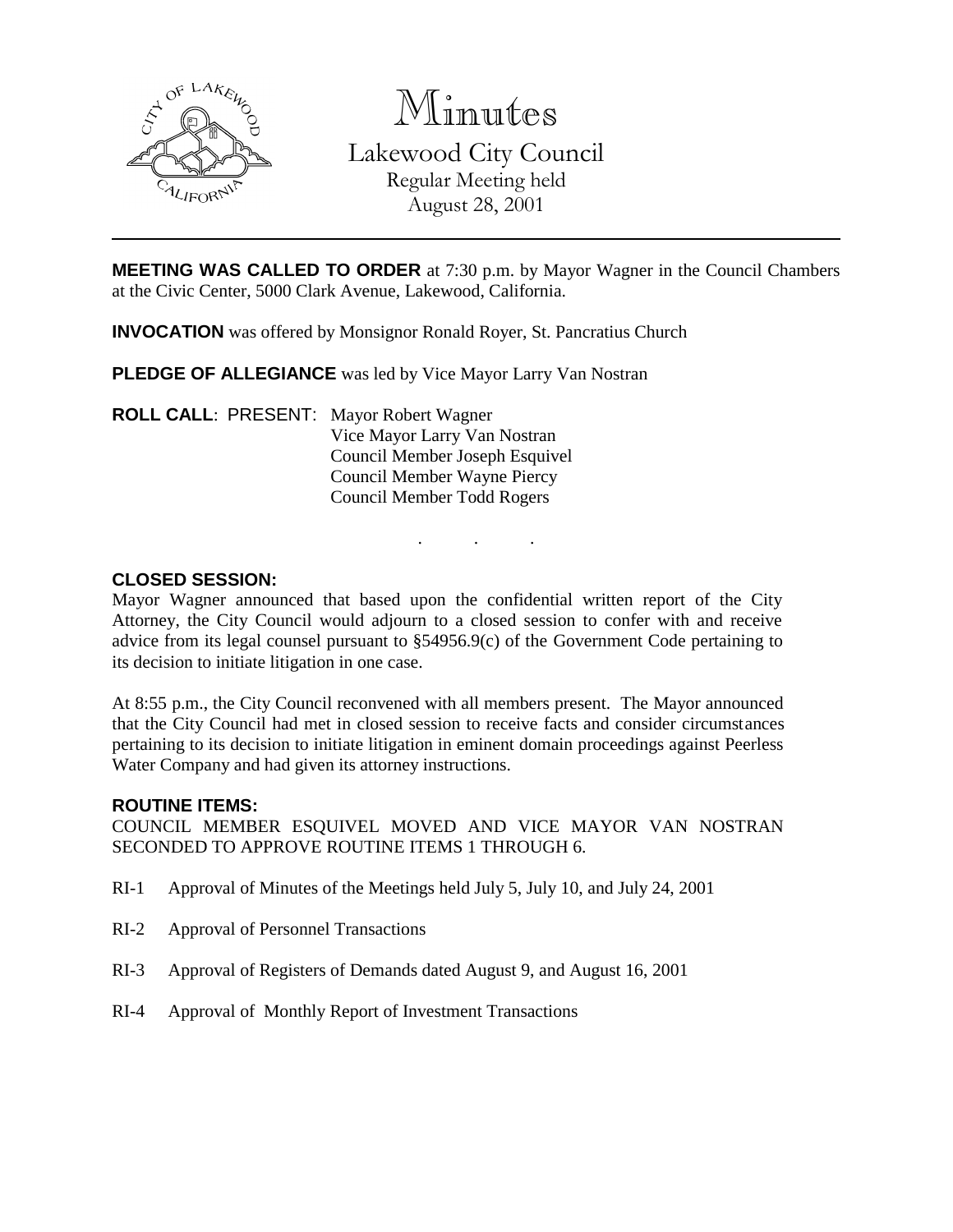City Council Minutes August 28, 2001 Page 2

#### **ROUTINE ITEMS:** Continued

- RI-5 RESOLUTION NO. 2001-72; A RESOLUTION OF THE CITY COUNCIL OF THE CITY OF LAKEWOOD APPROVING THE APPLICATION FOR GRANT FUNDS FOR THE RIVER PARKWAY GRANT PROGRAM UNDER THE SAFE DRINKING WATER, CLEAN WATER, WATERSHED PROTECTION AND FLOOD PROTECTION BOND ACT OF 2000 FOR THE WEST SAN GABRIEL RIVER RECREATION AREA PROJECT
- RI-6 Approval of Consulting Agreement for City Hall HVAC Design

UPON ROLL CALL VOTE, THE MOTION WAS APPROVED:

AYES: COUNCIL MEMBERS: Esquivel, Piercy, Van Nostran, Rogers and Wagner NAYS: COUNCIL MEMBERS: None

## **1.1 • AWARD OF BID FOR PURCHASING BID 01-6; THIRTY (30) COMPUTER SYSTEMS**

. . .

Finance Director Larry Schroeder gave a brief oral presentation based on the memorandum in the agenda packet and reported bids had been received for the purchase of 30 personal computers to replace network PC's. Study of the bids received indicated that specifications had not been met as numerous bidders had submitted quotes for "clone-type" systems, which could cause compatibility issues for the City's network. It was the recommendation of staff that the City Council reject all bids and authorize staff to revise the specifications as necessary to re-advertise the bid.

Mayor Wagner opened the public hearing at 8:58 p.m. and called for anyone in the audience wishing to address the City Council on this matter. There was no response.

COUNCIL MEMBER PIERCY MOVED AND COUNCIL MEMBER ROGERS SECONDED TO CLOSE THE PUBLIC HEARING AND APPROVE STAFF'S RECOMMENDATION. UPON ROLL CALL VOTE, THE MOTION WAS APPROVED:

AYES: COUNCIL MEMBERS: Esquivel, Piercy, Van Nostran, Rogers and Wagner NAYS: COUNCIL MEMBERS: None

**1.2 • AWARD OF BID FOR PURCHASING BID 01-5; STORAGE TANKS AND DELIVERY OF 12.5% SODIUM HYPOCHLORITE** *(Continued from August 14, 2001)* The Director of Finance requested that the award of bid be continued to the next regular meeting.

. . .

Mayor Wagner opened the public hearing at 8:59 p.m. and called for anyone in the audience wishing to address the City Council on this matter. There was no response.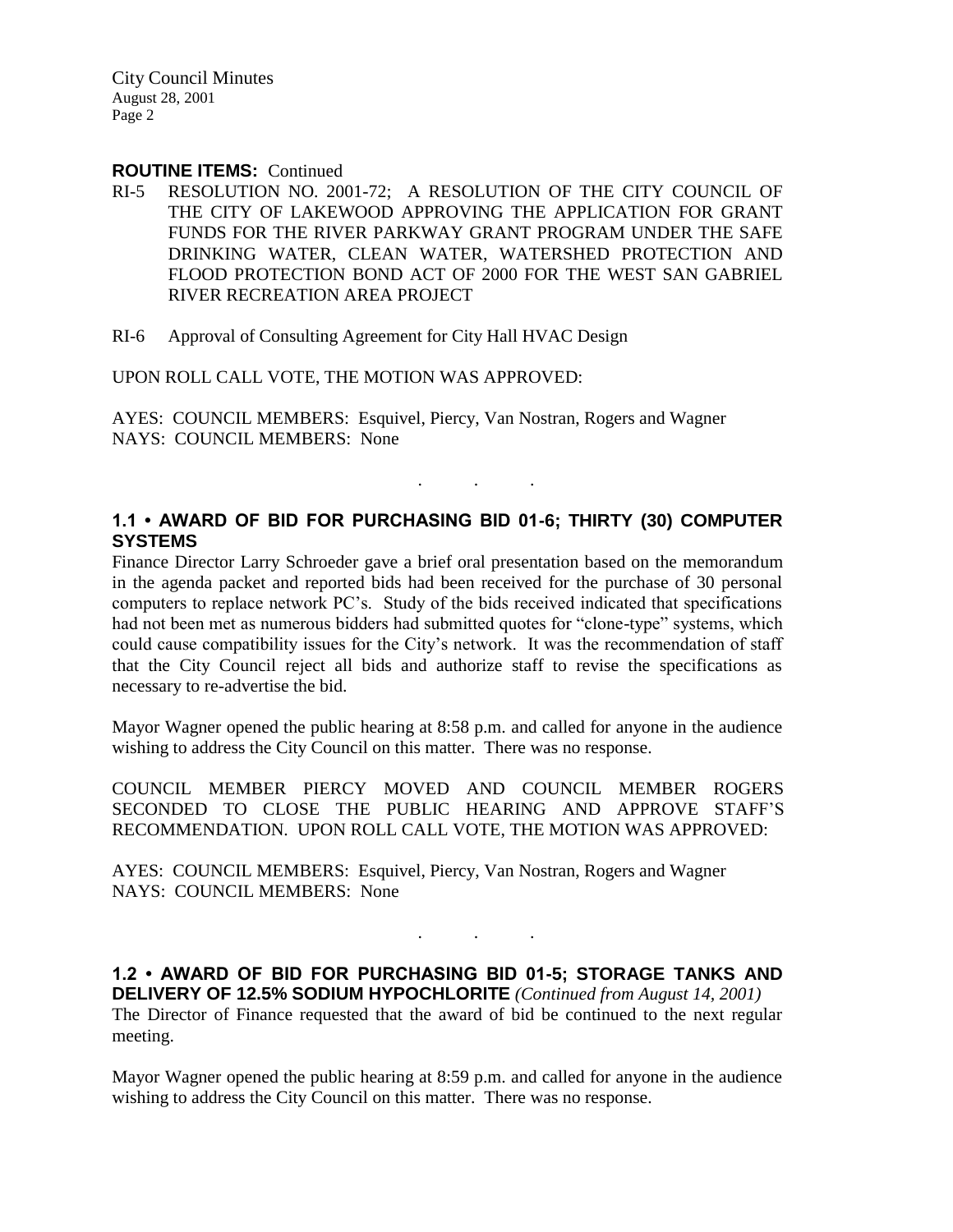**1.2 • AWARD OF BID FOR PURCHASING BID 01-5; STORAGE TANKS AND DELIVERY OF 12.5% SODIUM HYPOCHLORITE** - Continued

VICE MAYOR VAN NOSTRAN MOVED AND COUNCIL MEMBER ROGERS SECONDED TO CONTINUE THE ITEM TO THE SEPTEMBER 11, 2001 MEETING. UPON ROLL CALL VOTE, THE MOTION WAS APPROVED:

AYES: COUNCIL MEMBERS: Esquivel, Piercy, Van Nostran, Rogers and Wagner NAYS: COUNCIL MEMBERS: None

## **1.3 • 2001 LOCAL LAW ENFORCEMENT BLOCK GRANT PUBLIC SAFETY COMMITTEE AND ADVISORY BOARD RECOMMENDATIONS**

. . .

Deputy City Manager Sandi Ruyle gave a brief oral report based on the memorandum in the agenda packet and reported that as an eligibility requirement for the Local Law Enforcement Block Grant (LLEBG), an advisory board must review the application and make a recommendation. The Lakewood LLEBG Advisory Board members included the City Manager, a Commissioner of the Bellflower Court, a Los Angeles County Deputy District Attorney, the Director of Community Development, the Team Lieutenant of the Lakewood Sheriff's Station, two Neighborhood Watch Block Captains, a Long Beach Red Cross Board Member, a representative of the California Crime Prevention Officers Association, the Assistant Superintendent of Elementary Education for the Long Beach Unified School District, and the Deputy City Manager. It was the recommendation of the Advisory Board that the 2001 LLEBG funding be utilized to continue funding the Crime, Public Nuisance and Property Abatement Team for an additional year. The Team, including a Special Assignment Officer and a Deputy District Attorney, had been producing outstanding results working with the City's code enforcement officers to identify and clean up nuisance housing units and businesses. It was the recommendation of the Advisory Committee that the City Council hold a public hearing on the proposed project, authorize the City Manager to complete the application, and appropriate \$16,217 of general funds as the local match.

Mayor Wagner commended Ms. Ruyle and the Abatement Team for the excellent success of the program.

Mayor Wagner opened the public hearing at 9:03 p.m. and called for anyone in the audience wishing to address the City Council on this matter. There was no response.

VICE MAYOR VAN NOSTRAN MOVED AND COUNCIL MEMBER PIERCY SECONDED TO APPROVE THE COMMITTEE RECOMMENDATION. UPON ROLL CALL VOTE, THE MOTION WAS APPROVED:

. . .

AYES: COUNCIL MEMBERS: Esquivel, Piercy, Van Nostran, Rogers and Wagner NAYS: COUNCIL MEMBERS: None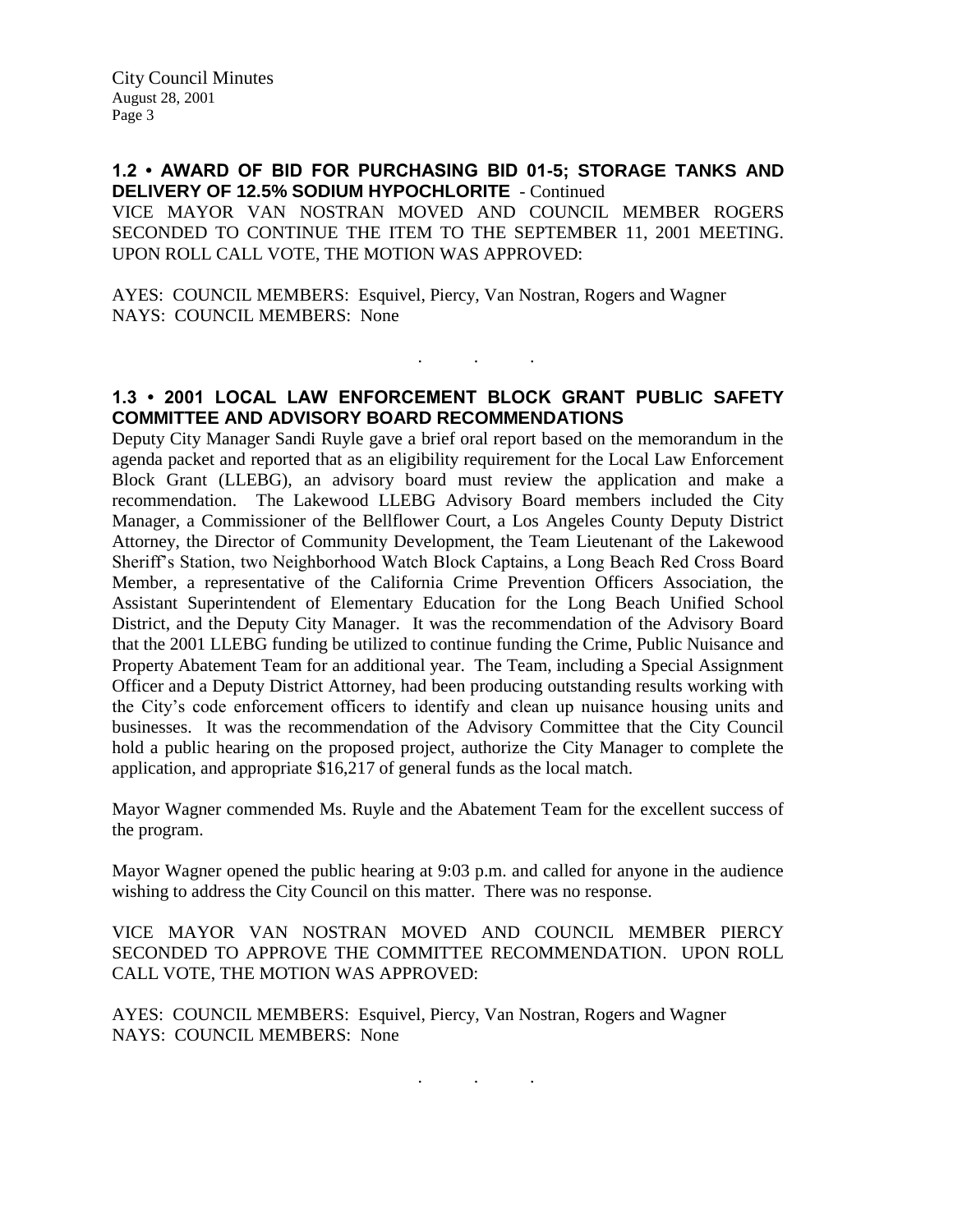# **3.1 • APPROVAL OF RECOMMENDATION FOR AUGMENTATION OF THE LAKEWOOD SPECIAL ASSIGNMENT TEAM**

The Deputy City Manager gave a brief oral report based on the memorandum in the agenda packet and stated a memo from Captain Robert Osborne, Commander of the Lakewood Sheriff's Station, had been received which outlined a plan to reorganize the Special Assignment Team. The plan would expand the unit by two additional Special Assignment Deputies.

Lieutenant Mike Rothans made a brief presentation based upon Captain Osborne's memo and stated that with the addition of two Special Assignment Deputies, Lakewood Mall would be assigned two deputies, increasing coverage to seven days per week and relieving patrol deputies from some mall-related calls, such as shoplifting. Of the remaining Team members, two would be assigned to cover the eastern portion of the City and two to cover the western portion; one deputy would remain on assignment with the Nuisance Abatement Team; and the final deputy would act as the team's detective, responsible for handling the court case load and other court-related paperwork as well as serving as the training officer for new Team Lakewood members.

The Deputy City Manager concluded by stating it was staff's recommendation that the City Council approve the Sheriff's Department request for two additional Special Assignment Deputies; authorize the City Manager to increase law enforcement service levels as described in the August 13, 2001 memorandum from Captain Osborne; and appropriate \$211,648 in funding from the 2001-2002 budget.

Responding to a question from Council Member Rogers, Lt. Rothans stated that the two officers assigned to the Lakewood Mall would be asked to make a one-year commitment to the assignment.

COUNCIL MEMBER ESQUIVEL MOVED AND COUNCIL MEMBER PIERCY SECONDED TO APPROVE STAFF'S RECOMMENDATION.

Ms. Ruyle advised that the Lakewood Mall was also committed to hiring the services of extra deputies on the weekends and at the Lakewood Center Theater.

Council Member Rogers requested that steps be taken to publicize the increased security levels so that residents would feel even more safe and comfortable at the Lakewood Mall.

Council Member Rogers announced that as a member of the Los Angeles Sheriff's Department, he would abstain on voting on this item.

UPON ROLL CALL VOTE, THE MOTION WAS APPROVED:

AYES: COUNCIL MEMBERS: Esquivel, Piercy, Van Nostran and Wagner NAYS: COUNCIL MEMBERS: None ABSTAIN: COUNCIL MEMBERS: Rogers